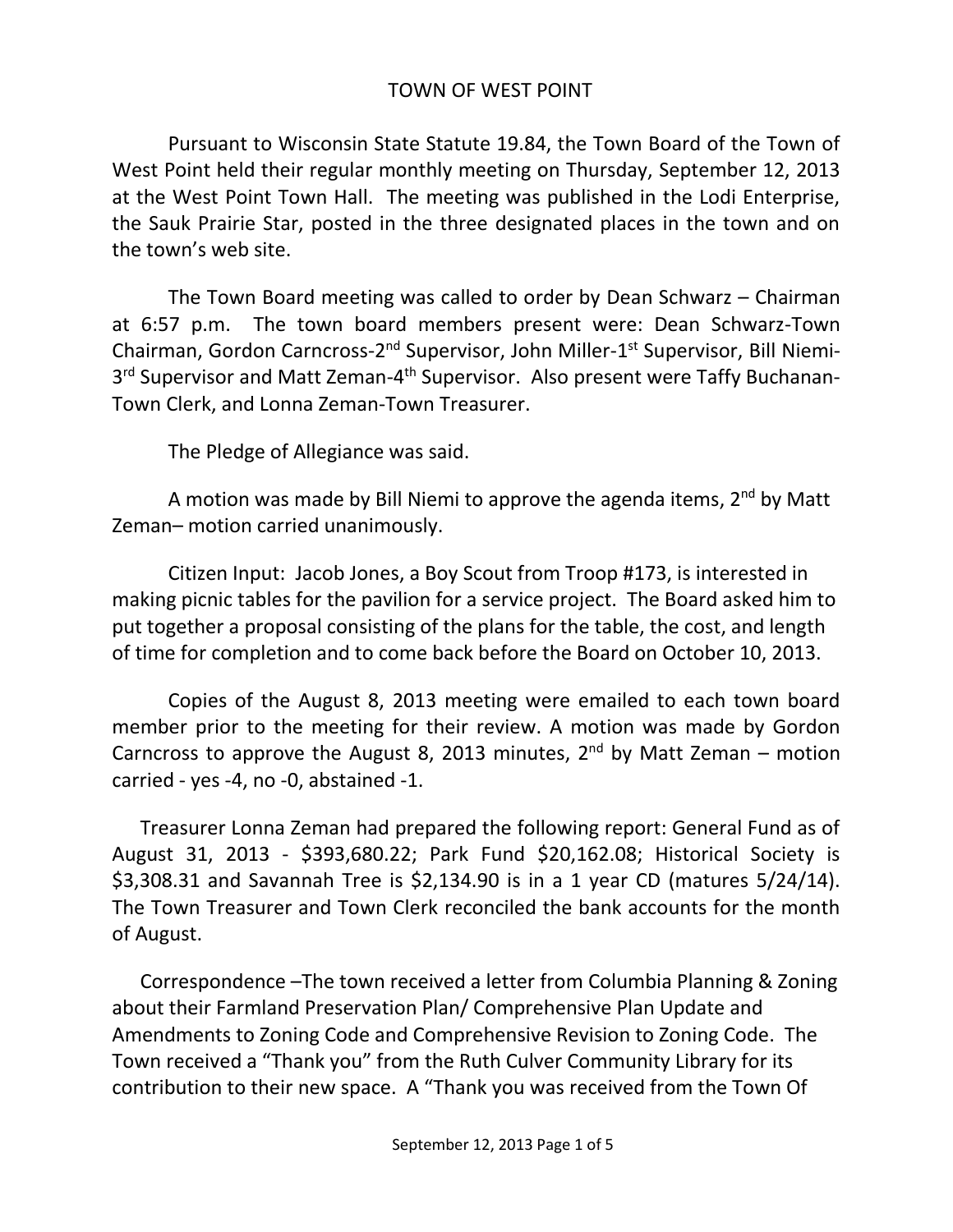Rutland for showing them our Town Hall, because they are looking into building one. The WPAHS is having a program, "Archaeology and the West Point Area", on October 1, 2013 at 7: 00 p.m. at the Town Hall. The Sauk Prairie School District invited the Board to a discussion about the future of area, on September 30, 2013. The Town of West Point will host the Joint meeting between the Town of West Point, Town of Lodi, City of Lodi, Lodi Area Fire Department, and Lodi Area EMS on September 30, 2013, at 7:00p.m. Dean Schwarz received an email from Ronald Grasshoff about the Ryan Park Prairie Planting and stating we have 6 native prairie grass species and 17 species of flowering plants.

The bills were reviewed by each town board member prior to the town board meeting. A copy of the bills, deposits, budget for 2013 were given to each town board member for their information. A motion was made by Bill Niemi to pay the bills as presented, 2<sup>nd</sup> by John Miller - motion carried unanimously.

A donation of \$500.00 from the West Point Historical Society was presented to West Point by MaryAnn Johnson, President of the WPAHS, for the Ryan Park Pavilion. The board asked the WPAHS to stipulate what it can be used for.

Donna Stehling gave a presentation on the benefits of Natural Prairies. She also gave the Town a poster of "Sauk Prairie Remembered, A Vision for the Future", by Victor Bakhtin.

A public hearing notice on Resolution to the Discontinuance and Vacation of Portions of Roads Identified and Known as Smith Park Road and Black hawk Drive was published and posted in 3 places in the Town of West Point. The public hearing was started at 7:00 p.m. Bill Roark, West Point landowner, stated he wanted it to be clear no part of Trails End Road is being vacated. Kevin Kessler, West Point resident, said he is for the vacation. A motion was made by Matt Zeman to close the public hearing,  $2^{nd}$  by Bill Niemi – motion carried unanimously.

A motion was made by Matt Zeman to adopt Resolution 09-12-13 and to record it with the Register of Deeds contingent on payment of square footage from Arlene Ostreng and Brandon Finley being received,  $2^{nd}$  by John Miller – motion carried unanimously.

A motion was made by Matt Zeman to approve the Certified Survey Map presented by Arlene Ostreng and recommended by the Plan Commission, 2<sup>nd</sup> by Bill Niemi – motion carried unanimously.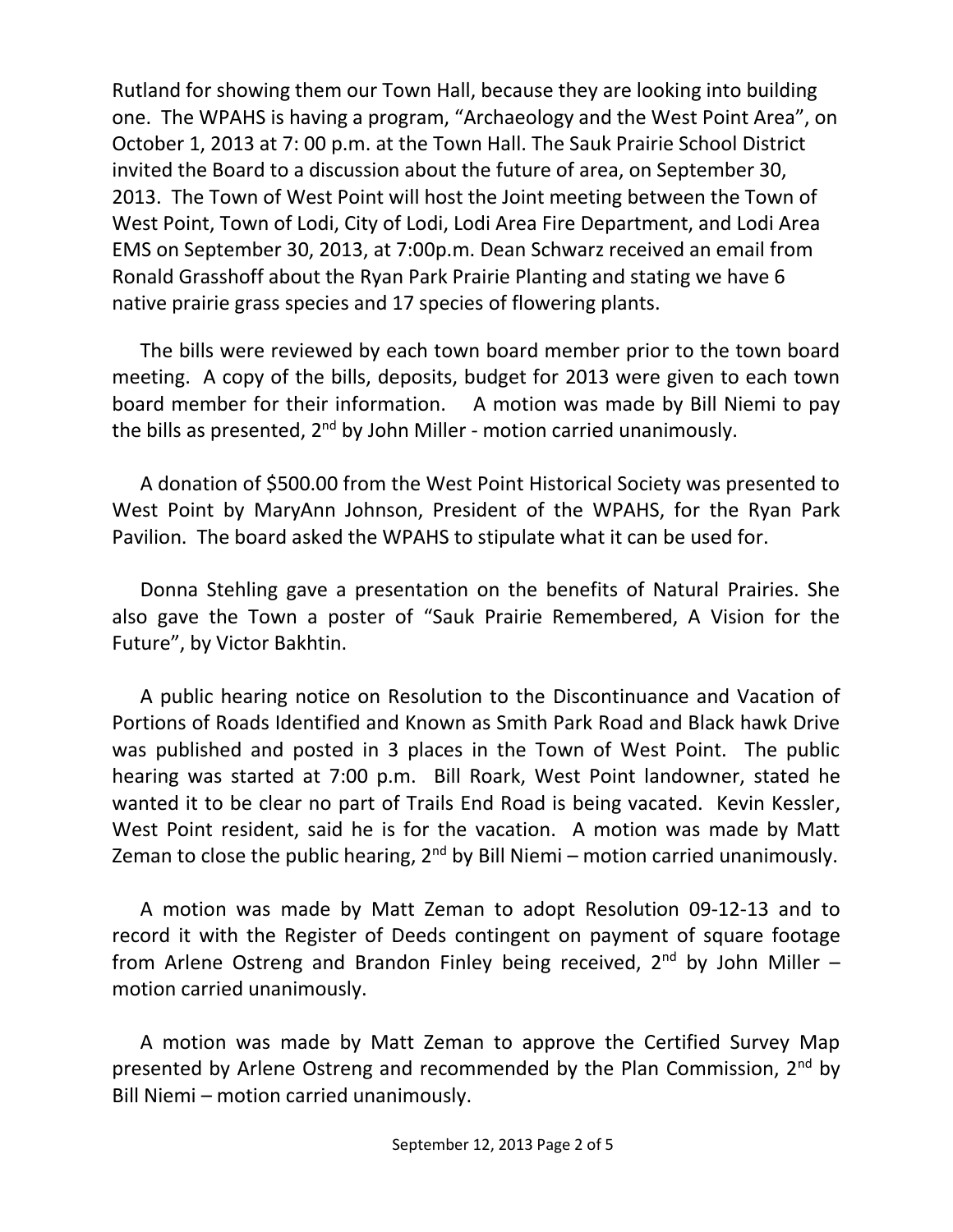The following operator license application for Crystal Lake RV Resort, LLC was presented to the Town Board for consideration: Becky Jacobson she has attended Alcohol Awareness Classes. A motion was made by Matt Zeman to grant the operator licenses to Becky Jacobson,  $2^{nd}$  by Bill Niemi – motion carried unanimously.

The following operator license application for D & B Sunset Harbor, Inc. was presented to the Town Board for consideration: Megan Haag she has attended Alcohol Awareness Classes. A motion was made by Matt Zeman to grant the operator license for Megan Haag, 2<sup>nd</sup> by Bill Niemi- motion carried unanimously.

The following operator license applications for Lake Wisconsin Country Club was presented to the Town Board for consideration: Caleb Pearson, Nicole Brown, and Sydney Ness they have attended Alcohol Awareness Classes. A motion was made by Matt Zeman to grant the operator license for Caleb Pearson, 2<sup>nd</sup> by Bill Niemi– motion carried unanimously. A motion was made by Matt Zeman to grant the operator license for Nicole Brown,  $2<sup>nd</sup>$  by John Miller– motion carried unanimously. A motion was made by Matt Zeman to grant the operator license for Sydney Ness, 2<sup>nd</sup> by Gordon Carncross– motion carried unanimously. An Auxiliary Questionnaire application was filled out by Chris Paitrick to be added as General Manager to Lake Wisconsin Country Club's Alcohol Beverage License. A motion was made by Matt Zeman to approve,  $2^{nd}$  by John Miller – motion carried unanimously.

There was discussion in regards to use of Town lands water access violations. A motion was made by Bill Niemi for the Town Chair to write a letter to people in violation stating they can stay until the end of the season and then must remove all structures and personal property, 2<sup>nd</sup> by Matt Zeman – motion carried unanimously.

A motion was made by Dean Schwarz to remove Siting Criteria for new homes in rural areas from the agenda,  $2^{nd}$  by Matt Zeman –motion carried unanimously.

 A motion was made by Bill Niemi to have a Public Hearing for Chapter 6 Land Division and Subdivision Ordinance revisions on October 7, 2013 at 6:30 p.m., 2<sup>nd</sup> by Matt Zeman – motion carried unanimously.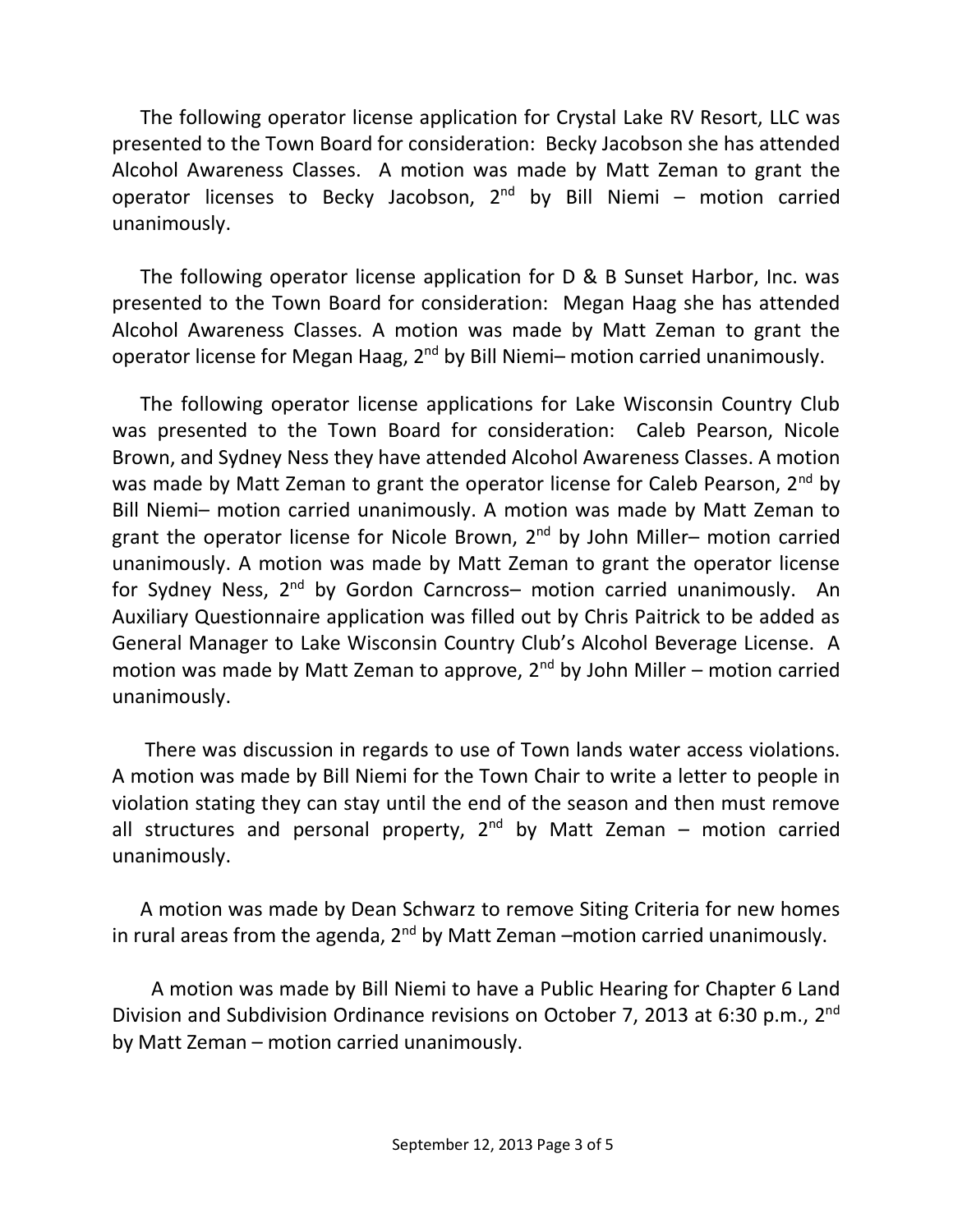The Town Board discussed how the work on Van Ness Road was going and wondered if there was a completion deadline in the contract. No action.

A motion was made by Matt Zeman to have the Town Chair decide what needs to be brushed and to let D & T Mowing know and to stay within budget, 2<sup>nd</sup> by Gordon Carncross – motion carried unanimously.

Reports:

Town Park Committee – Bill Niemi reported they had a meeting on September 11 and they discussed rules for the Pavilion concerning dual events, allowing keg beer, and rental fees.

Lodi Fire Commission – no report

Sauk Fire District – Bill Niemi said the next meeting is September 18, 2013

Plan Commission – Gordon Carncross reported the Plan Commission discussed revisions for the Chapter 6 Land Division and Subdivision Ordinance without the attorney on August  $15<sup>th</sup>$  and then at the September 5 meeting the Town's Attorney was present and went over the revisions for Chapter 6 Land Division and Subdivision Ordinance.

 Sauk EMS Committee – John Miller reported there was a meeting on August 22 and they are looking increase of \$0.10 per person for the Town of West Point Budget

Transfer Site Report – Matt Zeman reported the number of construction dumpsters has worked well and there have been bee issues at the Transfer Site.

Lodi EMS Committee – no report

Open Space Committee – no report

Columbia County Report – Kevin Kessler reported Columbia County is having a meeting on September 18, 2013. Columbia County passed 2 Resolutions regarding shooting ranges.

Fish, Crystal and Mud Lake District/Pumping – no report